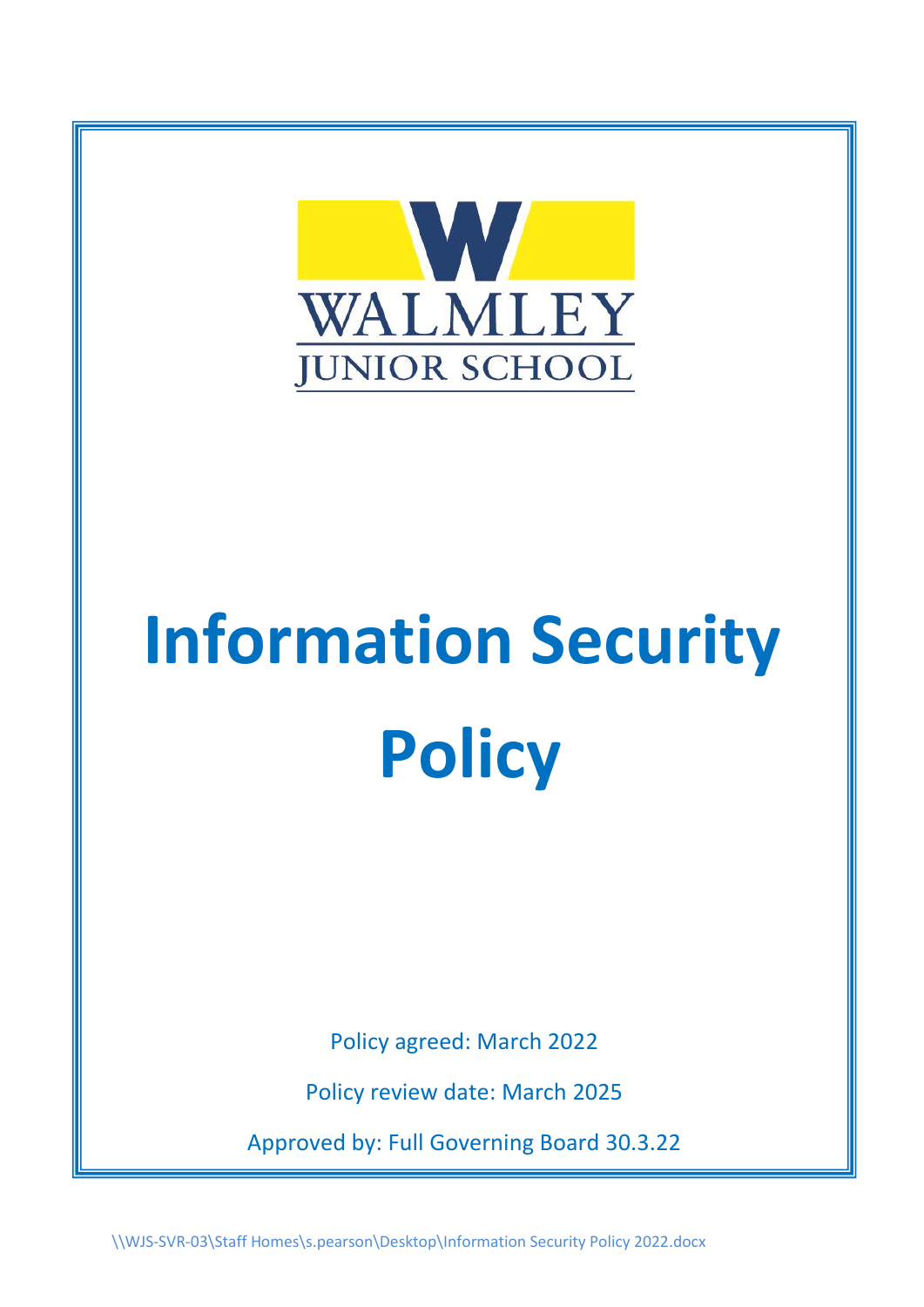The Governing Body and Senior Management Team of Walmley Junior School, located at Walmley Ash Road, Walmley, Sutton Coldfield, B76 1JB, are committed to preserving the confidentiality, integrity and availability of all the physical and electronic information assets throughout their organisation in order to preserve its legal, regulatory and contractual compliance and professional image. Information and information security requirements will continue to be aligned with Walmley Junior School's goals and our information security management systems are intended to be an enabling mechanism for information sharing, for electronic operations, and for reducing information-related risks to acceptable levels.

Walmley Junior School's current strategic business plan and risk management framework provide the context for identifying, assessing, evaluating and controlling information-related risks.

In particular, business continuity and contingency plans, data back-up procedures, avoidance of viruses and hacks, access control to systems and information security incident reporting are fundamental to this policy.

Walmley Junior School aims to achieve specific, defined information security objectives, which are developed in accordance with the business objectives, the context of the organisation, the results of risk assessments and associated risk reduction plans.

All governors, employees and volunteers of Walmley Junior School and any associated data processors are expected to comply with this policy. All governors, employees and volunteers will receive ongoing briefings and email updates. Data processors will be required to provide training of a similar nature. The consequences of breaching the information security policy are set out in the disciplinary policy and in contracts and agreements with third parties.

This policy will be reviewed to respond to any changes in the risk assessment or risk treatment plan and at least annually.

In this policy, 'information security' is defined as:

### *Preserving*

This means that governors, all full-time or part-time employees, volunteers, subcontractors, project consultants and any external parties have, and will be made aware of, their responsibilities to preserve information security, to report security breaches and to act in accordance with the requirements of the law. All governors, employees and volunteers will receive information security awareness training and more specialised employees will receive appropriately specialised information security training.